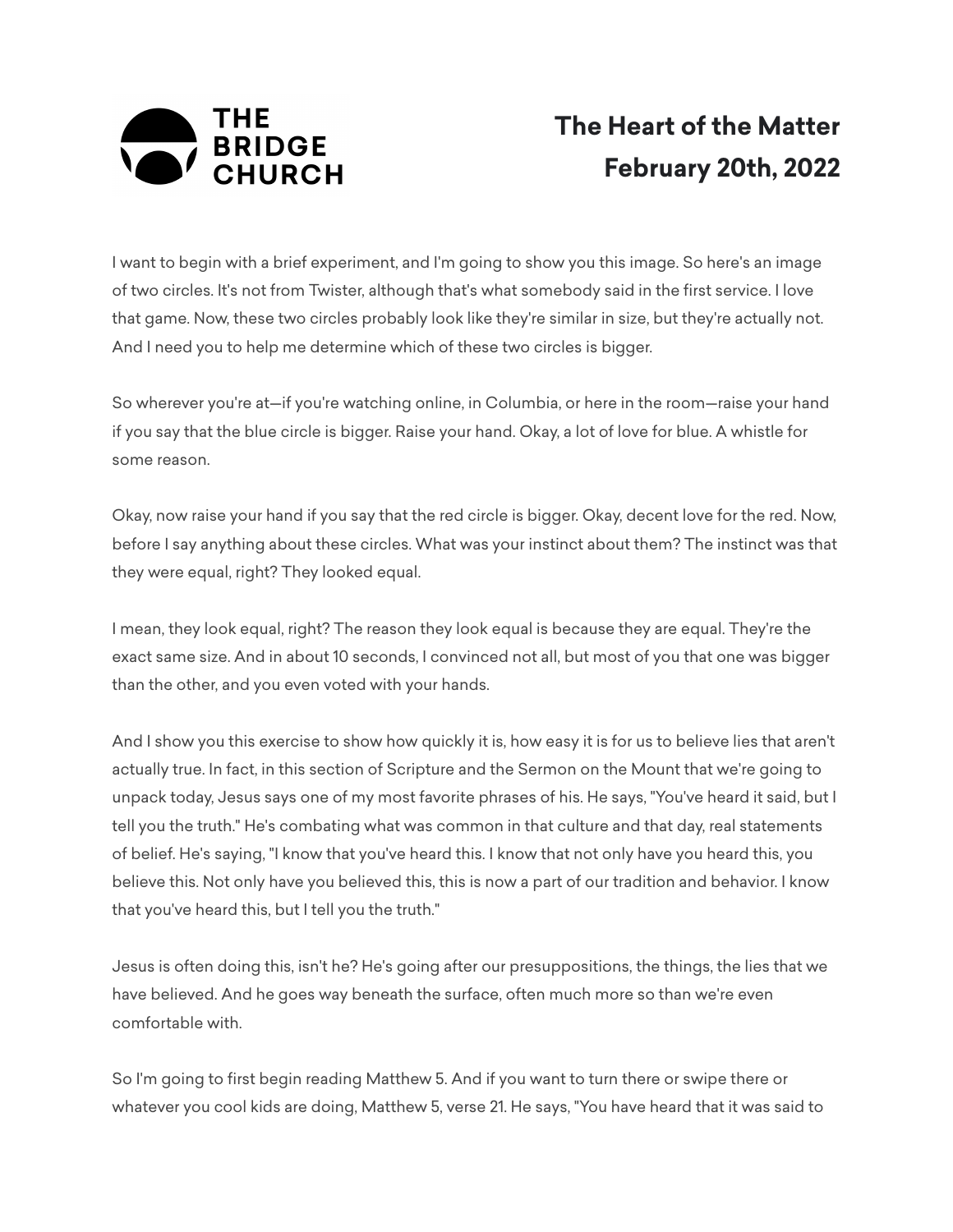the people long ago, you shall not murder. And anyone who murders will be subject to judgment," which many of us hear that, we go, "Phew, alright, off the hook on that one. As best I can tell, I don't think I've murdered anyone recently."

But he goes on, verse 22. "But I tell you that anyone who is angry with a brother or sister will be subject to judgment. Again, anyone who says to a brother or sister '*raca'* is answerable to the court. And anyone who says, 'You fool' will be in danger of the fire of hell. Therefore, if you're offering your gift to the altar and then remember that your brother or sister has something against you, leave your gift there in front of the altar. First, go and be reconciled to them. Then come and offer your gift. Settle matters quickly with your adversary who is taking you to court. Do it while you are still together on the way, or your adversary may hand you over to the judge and the judge may hand you over to the officer, and you may be thrown into prison. Truly, I tell you, you will not get out until you have paid the last penny."

So again, it would have been very common for a Rabbi of the first century to say, "You have heard it said..." And typically a Rabbi would then correct that doctrine and follow it up with the phrase, "Thus says the Lord." He would say something like, "You've heard of this, but it's actually this. Thus says the Lord."

Jesus, you'll note, doesn't do that because he is the Lord. Everyone would have paid attention to that. That would have been very obvious in the first century context. "You've heard of this, but I tell you the truth." He is putting himself in the position of the divine, of God himself.

"You heard it said, but I tell you the truth." Now, he's referencing Exodus 20:6, of the Big Ten, the Ten Commandments. And again, it's easy for us to think, "Phew, alright, good. Finally, an easy one."

But then he goes on and says, "I tell you something different." He's saying, you've had this popular interpretation, but you're not actually understanding the full depth of what this actually means. Now, just to be clear, anger is not a sin. Jesus himself gets angry.

To be fair, we only are given two examples in scripture of Jesus getting angry. Sometimes I feel like we overemphasize. Like, "Well, Jesus was flipping tables..." Jesus was also saving souls and healing blind people, so why don't you pump the brakes on the outrage? But anger is an emotion, not an action. Anger is our natural response to having our will violated.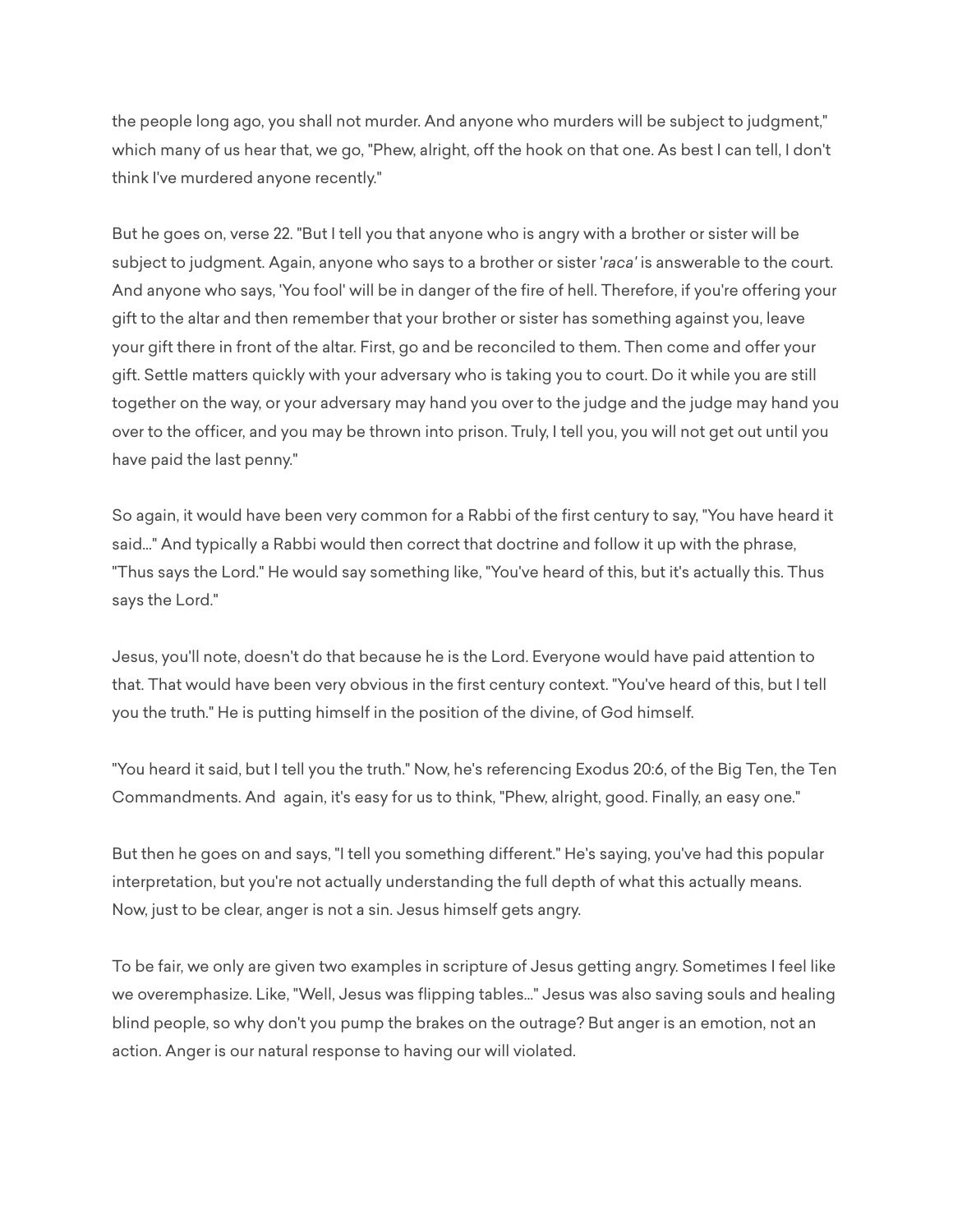I have a four and three year old at home. I see this constantly, right? Like, they have these blocks they're playing with, and if the older one wants one of the blocks that the younger one is playing with... I should probably learn their names, but... I'm kidding. He'll often just take the block and the younger one will feel powerless and he'll start crying. It will often result in anger. And he'll sometimes kind of whack the other one. Sometimes we see this with really small, insignificant details. Sometimes they seem like catastrophic details. Either way, anytime that our will is violated, the natural response to many of us is anger. And it's not just in childhood. Someone does something or says something that we find egregious, our natural inclination is toward anger.

Now, there are two main words for "anger" in the Greek. The first is *thumos*, and it means like a temper, like a flare up. Does anyone else struggle with road rage? Is it just me? I think the most convicting that my road rage ever is is if I'm listening to worship music at the same time. You're at that moment where I'm singing, and I don't listen to worship music all that often in the car, but I remember a couple of days ago, I was listening to worship music—my eyes were open—but I was just having a moment, and then someone cut me off in traffic. And what came out of my mouth was not very worshipful.

That's *thumos*, that's temper, that's flare up. That's not the word that Jesus uses here. The word he uses is argue testai. It means to brew over, to replay in someone's mind, to refuse to move on. Anyone ever experienced that kind of anger? Like something someone did lives rent free in your brain 24/7? You're just stewing over?

Now to go on, he uses the word *raca* here. And the word *raca* would actually have been a four letter word in Aramaic. In fact, you're supposed to say it like with all the phlegm you can muster. Let me hear your phlegmiest *raca*. Disgusting. Well done. Yeah, it's meant to be said that way. It's like an onomatopoeia. It should sound just disgusting. It should sound like, "Oh, I'm just so annoyed." It literally means "empty in the head". We might say something like "an idiot", or worse.

What *raca* is saying is not just, "Oh, I don't think very highly of you." It's moving from anger to contempt. It's not just this flare of "something happened and I'm angry." It's allowing my posture towards you to become toxic. Because ultimately, contempt seeks to dehumanize. Contempt seeks to see the other as less than.

Dallas Willard said it this way: "In anger, I want to hurt you. In contempt I don't care if you're hurt or not." In anger, I want to do something. In contempt I don't actually care if you're hurt or not.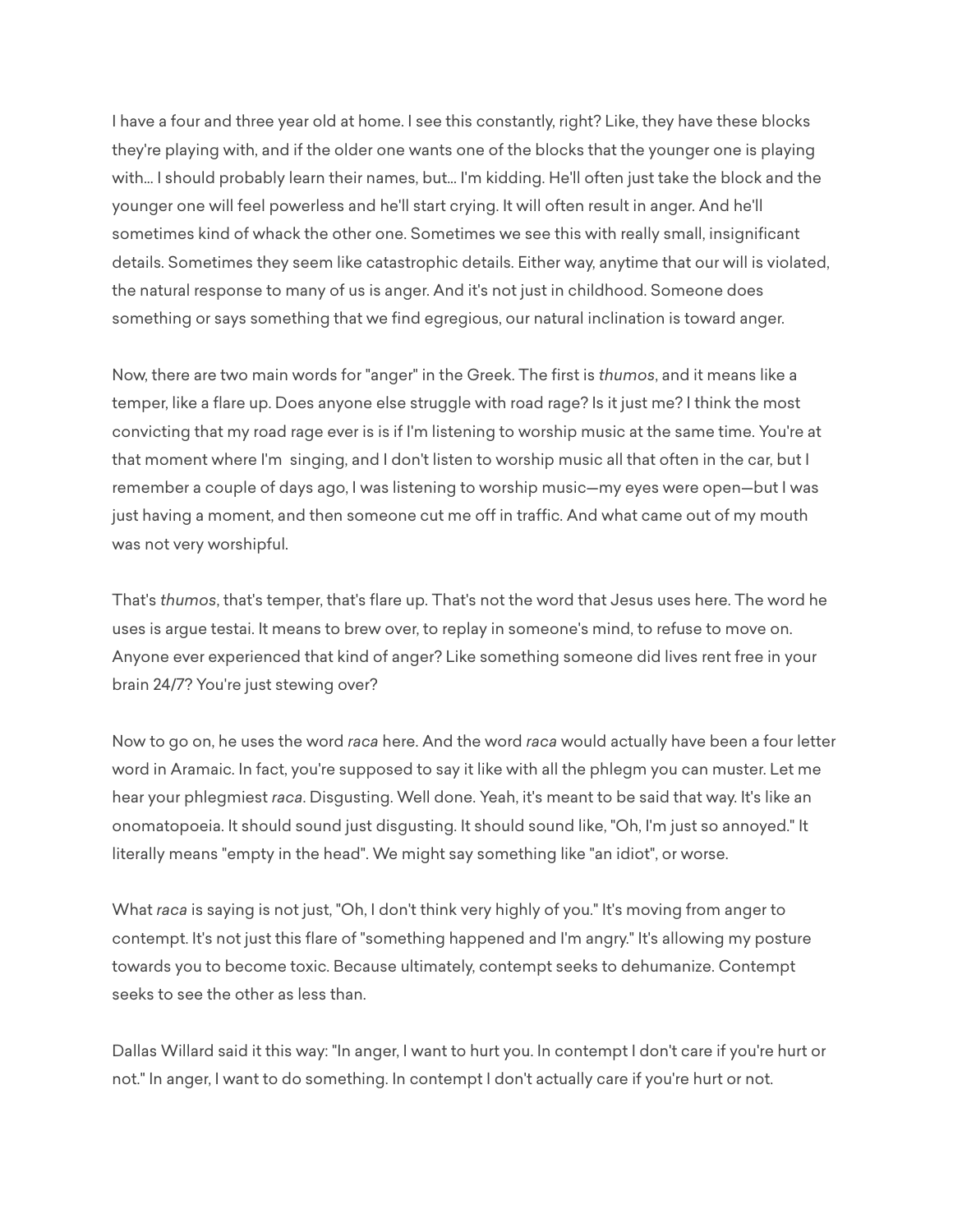And it's easier now than ever, isn't it, to dehumanize others? To dehumanize the person who doesn't think, or talk, or act, or vote, or believe like I do, is it not? And listen, I'm not one of those pastors that knocks on social media. I think social media, there's a lot of good with it, but there's also a lot of danger. There's a lot of formation happening on social media that we're not aware of. And when we can hide behind a screen, so often the person that we're arguing with is little more than an image on a screen.

We dehumanize them to the point where they're just simply "the doer of this evil", "the holder of this position". Do you ever ask someone about someone in their life that's no longer in their life, like, "Hey, do you know how so-and-so is doing?" And they're like, "Do you mean my ex?" They're no longer using their first name. They're just the doer-of, they're the person that did that thing to me.

This is what Jesus is getting at. Contempt seeks to dehumanize, to see the person as sub-human. Now he talks about a court here. The word court is literally just the Sanhedrin in Greek. It's like the Supreme Court in Ancient Israel. It was an earthly parallel to a heavenly reality.

What he's saying here is this kind of behavior, this kind of contempt, this kind of heart posture is something really serious. And then he goes on to use the word "fool". And the word fool is the word *moros*, which is—what modern English word do you think we get *moros* from? "Moron". And "moron", again, in our context is maybe easier to dismiss. But it's not just someone who's unintelligent, but it's someone who's immoral. It's moving from simply judging someone. It's moving from an insult to a judgment. It's not just an observation about someone's behavior, it's about someone's character.

And the scriptures are filled with all sorts of commentary about fools, how fools are to behave. Probably my favorite is in Proverbs 17:28: "Even fools are thought wise if they keep silent and discerning if they hold their tongues." Which is good news for fools, right? Just close your mouth. And if you just don't talk as much, people might think that you are wise. But this is moving from insult to judgment—not just behavior, but character. And we see this in America in particular, more and more.

You're not just someone with whom I disagree. You are a bad person. You are less than. I don't even want to be associated with you. And pick your points and pick the category. I'm sure we're all thinking of different people or people groups, but a heart indifferent towards those God creates is not someone's heart who is living in the Kingdom.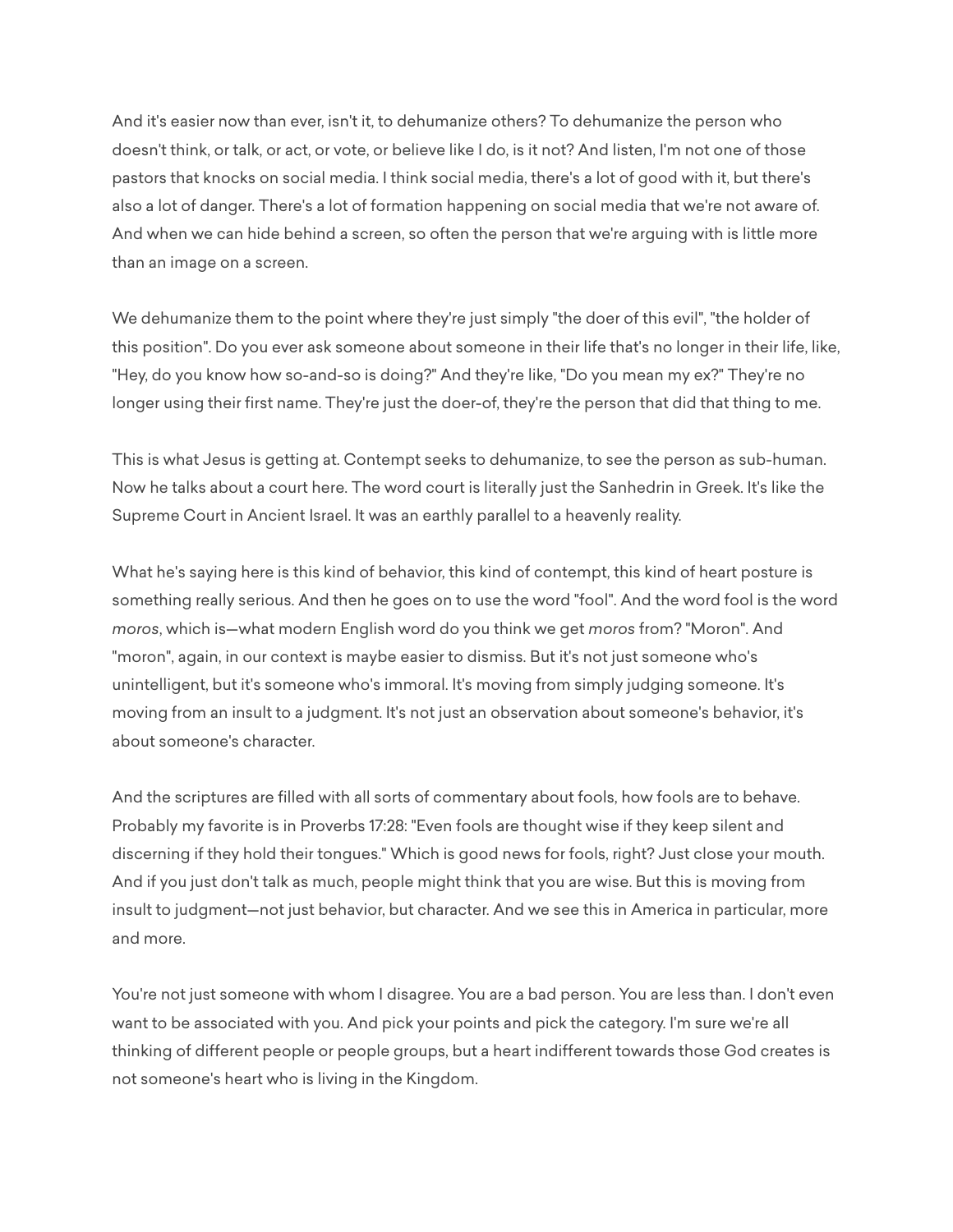A heart that seeks to dehumanize one who is made in the image and likeness of God is not the posture of someone living in the Kingdom of God, because no one is invisible to God. No one is unworthy of his attention. And when we hold contempt, we hold over what God has declared about that person and say, "They're not even worth my time. They're less than." This is what Jesus is getting at.

Now I know that ever since I said the word "hell", some of you have not been able to pay attention, right? Like, "Is he going to talk about hell?" I'm not going to spend a lot of time here on this statement, but I do want to clear one thing up.

When you heard the phrase "fires of hell", how many people pictured Dante's Inferno? Anyone? Who's not sure what Dante's Inferno is? Okay, great. That'll be another series 40 years from now. The word "hell" here is literally the word *Gehenna*. And Gehenna was a real, physical place. It was in the valley just south of Jerusalem, and children were slaughtered on behalf of the gods there.

It was a mortifying place. In fact, King Josiah in Chronicles slaughtered pagan priests and then cursed that valley. And over the centuries, it also became a place where trash was burned. They didn't have a waste management system like we do. It's where trash burned 24/7. So this awful, heinous act was regularly practiced, and it's where trash burned 24/7.

And over time, this valley became a metaphor for the judgment both now and to come. That's the word that Jesus is using here. And I want you to pay really close attention to something that's really easy to overlook in this particular passage. He says, "If you give into this, then you're in danger of the fires of hell." Not "God sends you there." He says giving yourself over to this way of living puts you in danger.

He's asking, what life are you going to choose? Life in the Kingdom of heaven or something else? Giving ourselves over to this kind of living, this kind of contempt and bitterness, is hell on Earth. And he's saying, which path are you going to choose? He's saying, the anger that we carry around is a really big deal.

And just to be clear, this is a very real struggle for me. I know I come across like a kind of jolly guy. I don't know what this is supposed to indicate. My apologies. Anger is a battle that I still fight. I've been fighting for a long time. This is preaching to me as much as anyone. If you want to do further study, there's a couple of passages I'd encourage you to check out: Ephesians 4:30, Colossians 3:8,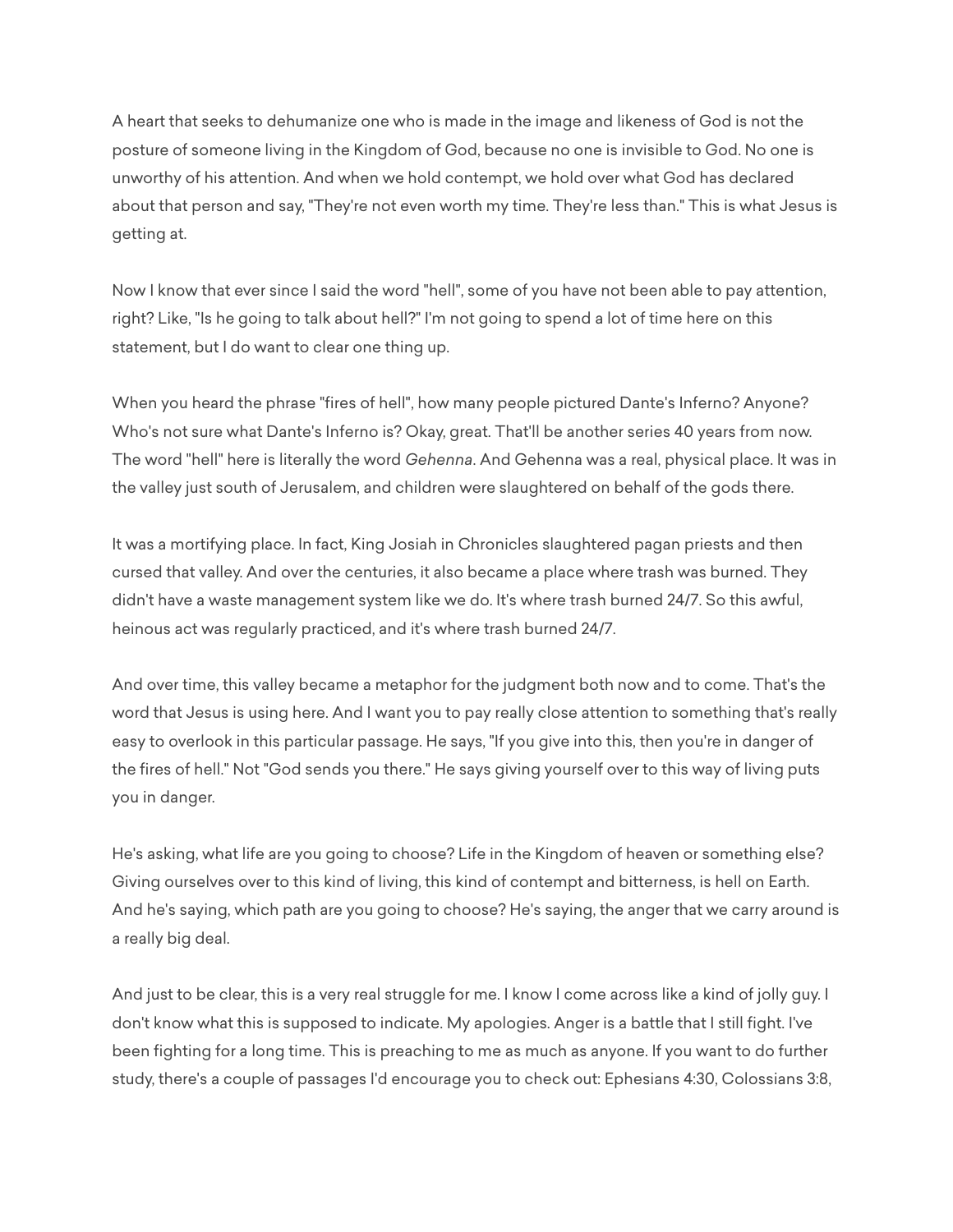James 1:9. These are just a couple of examples of how seriously Scripture takes carrying around anger.

Now, Paul does say things in one of his letters to the Church in Ephesus. He talks about, "In your anger, do not sin." So he's indicating there are appropriate times for anger. And we talked about this over the summer last year. Some of us need to repent for always getting angry. Others of us need to repent for never getting angry. There are things that are happening in the world that should cause us anger. Like, to say, "Hey, the injustice, the exploitation of the vulnerable and the marginalized... I'm fine with that." That should concern us. There absolutely are times and places where our response should be anger at injustice, anger that sin is winning in this relationship or this circumstance.

There is a lot to be done, but not through the vehicle of contempt. There is a lot of work to be done in the name of Jesus, but not with the dehumanizing posture that says, "Oh, you're less than."

So, then Jesus gives two really practical next steps. Verse 23: "Therefore, if you're offering your gift at the altar and then remember that your brother or sister has something against you, leave your gift there in front of the altar. First go and be reconciled to them. Then come and offer your gift."

Okay, so where is Jesus teaching from? He's teaching on a hill and he's in Galilee, up there in the north of Israel. And this is easy for us to miss because we live like six minutes from 147 churches here. But at the time that Jesus is giving this teaching, there was one temple, there was one altar. It was in Jerusalem. So imagine that you're a farmer and you travel the 80 miles to the temple to offer your sacrifice—and your sacrifice, by the way, it wasn't PayPal. They didn't have, like, kiosks and stuff. Typically, the sacrifice would be an animal. So let's say it's a goat. Some farmer travels 80 miles to the temple. He stands before the high priest, and all of a sudden it dawned at them, "Oh, shoot. Jedidiah and I have an issue that hasn't been reconciled."

Jesus is saying, leave your gift there, travel the 80 miles back to where you came from, and deal with the issue. He's again being a bit hyperbolic, but he wants us to understand how seriously Jesus takes reconciliation, how seriously he takes the issue of fracturing in our relationships. He's like, "I don't care how far you travel, leave the gift there. Go deal with that."

Some of us, just to put it bluntly, you're going to need to make a phone call this afternoon. You're going to need to cancel some plans and drive to someone's house. Not tomorrow, not next week when things let up. Now. Jesus says this is how seriously we should take this fracturing.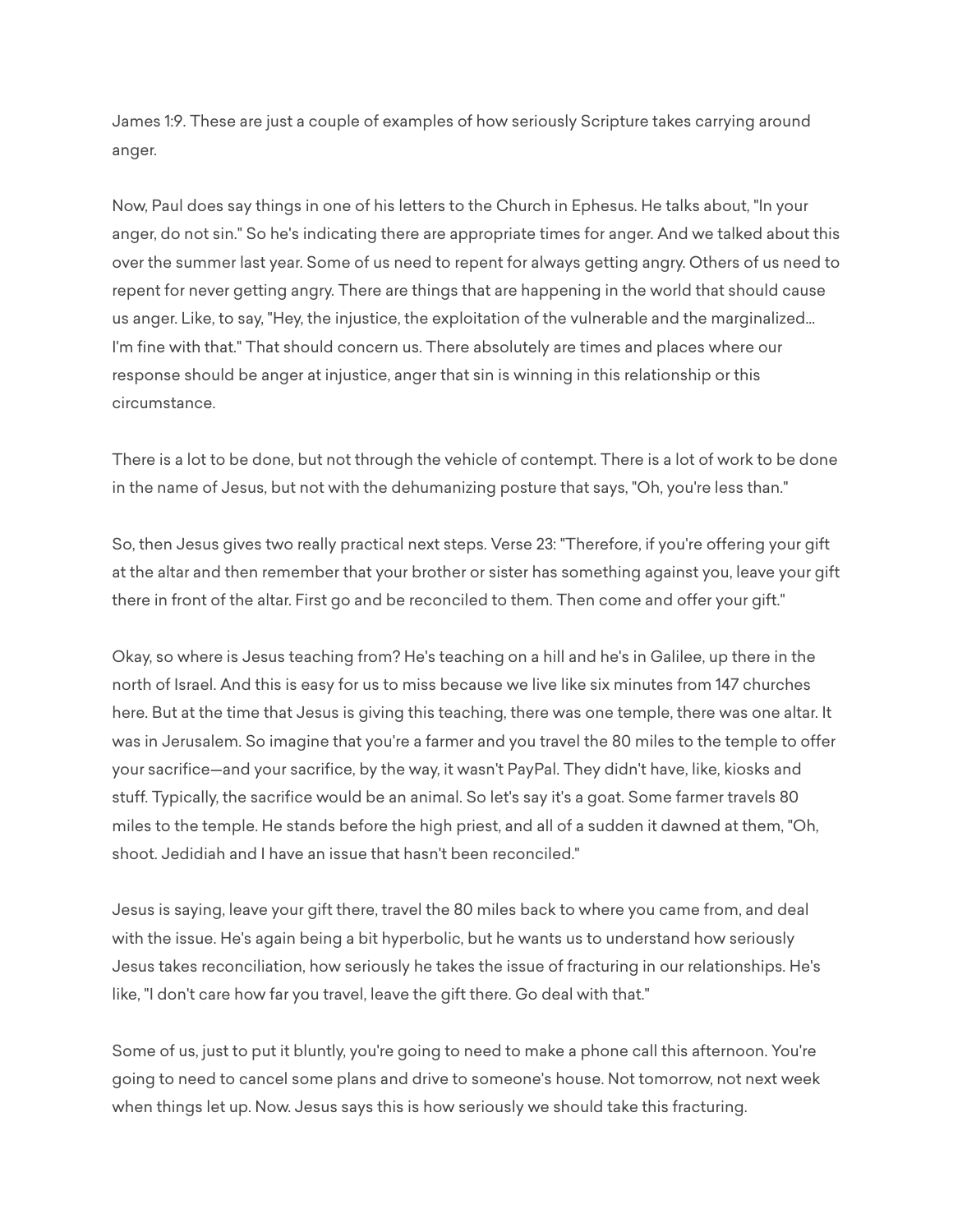Particularly here, he talks about brothers and sisters, right? Which some of us might be thinking, "Okay, phew, he's only talking about Christian friends." But then he goes on in verse 25, "Settle matters quickly with your adversary." Some translations say "enemy", the one who is coming after you, the one that you actually don't wish to do life together. It's another hypothetical.

And it's actually worth stating every town had a court that was made up of village elders, and they had something that I think made sense at the time and originally was done away with. It was called debt prison. So if you owed someone money that you couldn't pay, they would put you in prison until you could pay it back. Do you see why they did away with this? "It's kind of hard to make the money to pay you back if I'm stuck here in prison", which meant a lot of people actually died in debt prison. They could never pay it back. Jesus here is saying, don't just settle it—settle it quickly. Don't just settle it, settle it quickly.

This is why Paul in Romans 12, he says, "If at all possible, live at peace with one another." He recognizes that it might not always be possible, by the way—I'm glad that he included that. If at all possible, as much as it depends on you, live at peace with everyone.

Has anyone ever struggled with letting bitterness fester and take root in your heart, though? Does anyone remember those seasons or that practice as like a time of flourishing for you? Of holding onto that grudge, holding onto that bitterness?

I've often heard it said that bitterness is like drinking poison, expecting the other person to die. Have you ever realized that someone's living rent-free up in your head, and they haven't even given you a second thought, but it's plaguing your mind? It's wreaking havoc on your relationships, on your prayer life, on your intimacy, all of that. Don't just settle it. Settle it quickly to break the vicious cycle of anger. Do your best to make peace and do it quickly.

And the question we need to ask is, is that easy to do? No, it's simple, but it's not easy. It's sort of like my relationship with downhill skiing. I understand the concept. Like, I'm supposed to start up here and then end up down here and don't die. Right? But for whatever reason, though, like I strap on some skis, and I'm just a whole jumbled mess. I can't figure it out. I understand the concept, but actually doing it is so much more difficult.

There are things to fight for, but not with contempt. Whatever you think hate is accomplishing, love will do a better job. Whatever you think your bitterness is accomplishing, love will do a better job.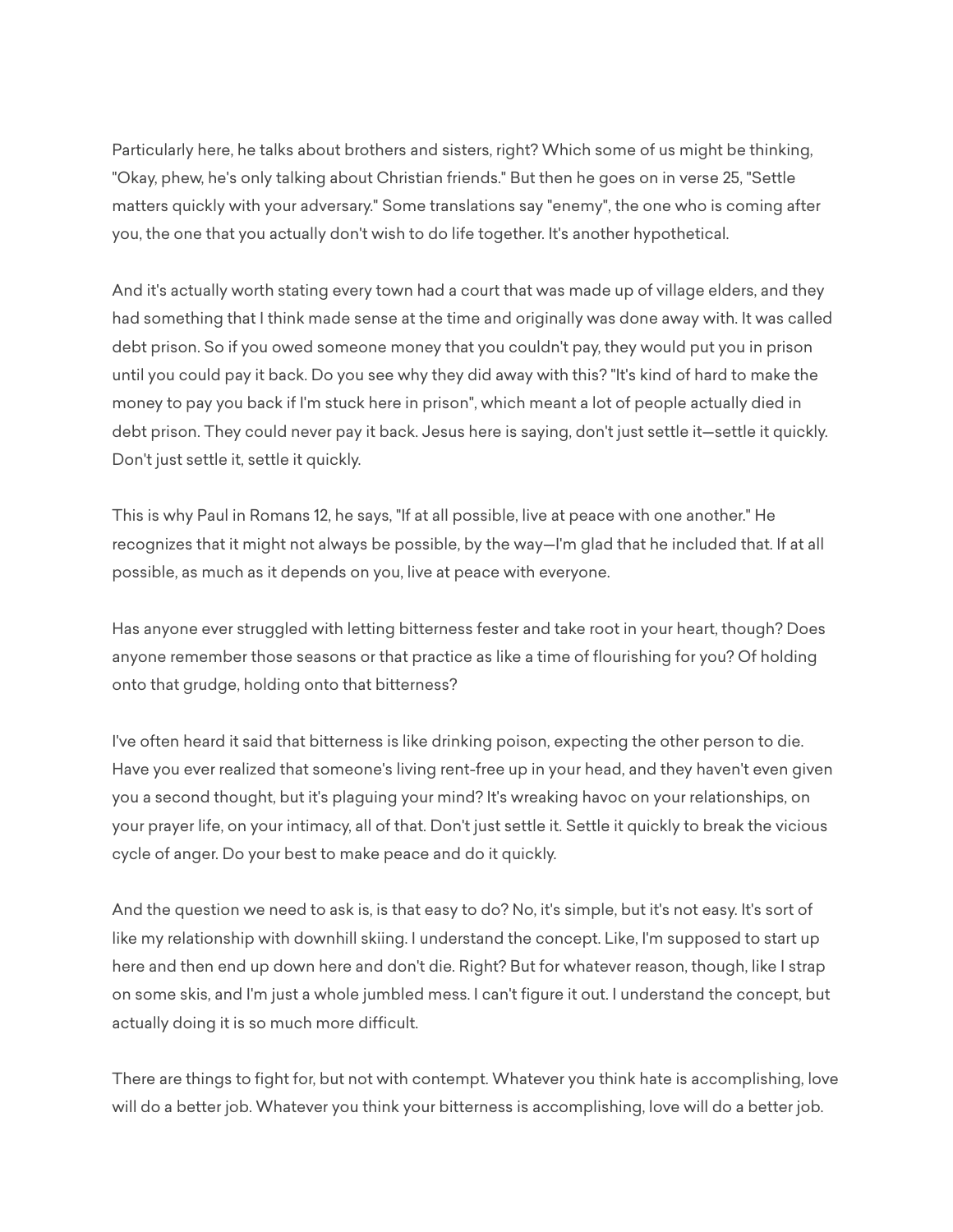Whatever you think your contempt, your unforgiveness is accomplishing, I'm telling you, love will do a better job. And that's what it means to live in the Kingdom.

So then he moves on to adultery. Aren't you glad you joined on a Sunday? Matthew 5:27: "You have heard that it was said, you shall not commit adultery. But I tell you that anyone who looks at a woman lustfully has already committed adultery with her in his heart. If your right eye causes you to stumble, gouge out it and throw it away. It is better for you to lose one part of your body than for your whole body to be thrown into hell. And if your right-hand causes you to stumble, cut it off and throw it away. It's better for you to lose one part of your body than for your whole body to go into hell"

Nothing controversial there, right? That's good. And he connects these, by the way. I think we sometimes forget that this is a sermon. It's a collection of teachings, but they're connected in a very strategic way. Adultery often happens after anger turns to contempt.

So again, verse 27, he's saying what rabbis would often say, "You've heard it said, but I tell you the truth." He's referencing Exodus 20:15. It's command number seven of ten. And again, it's easy to think at the beginning, "Phew, alright, I got this." And then he takes it a step further. Jesus is about to pull back the veil, behind behavior and what's actually going on in the heart. Jesus is regularly doing this: "You're looking at just sort of these actions. Let me show you what's actually going on at the heart level."

He does this in multiple categories. You think it's ultimately about money? No, I'm telling you, it's actually about the heart. Where your treasure is, that's where your heart is. Out of the mouth, the heart speaks. He's saying, Jesus doesn't just simply want our behavior—he wants our heart. He wants our lives, not just our Sunday mornings, not just our small groups, not just our Christian activities, as if there even is a thing. He's saying, "I want all of you."

You think you can sort of check the box like, "Cool. I haven't had any adultery this week." And Jesus is saying, "No, it's way deeper than that." And at first glance, just to be honest, it seems impossible. Don't look at anyone ever lustfully, ever. At first, that seems impossible, which leads us to typically one of two conclusions: either just to write Jesus off entirely, or a downward spiral of shame.

But Jesus, just to be clear, he's not talking about the appreciation of beauty. Beauty was there in the garden. In fact, at the end of every day of creation, God steps back and says, "Oh, that's good." The word "good" there is the word and "*tov*", it has a lot of meanings, but predominantly it means "sight".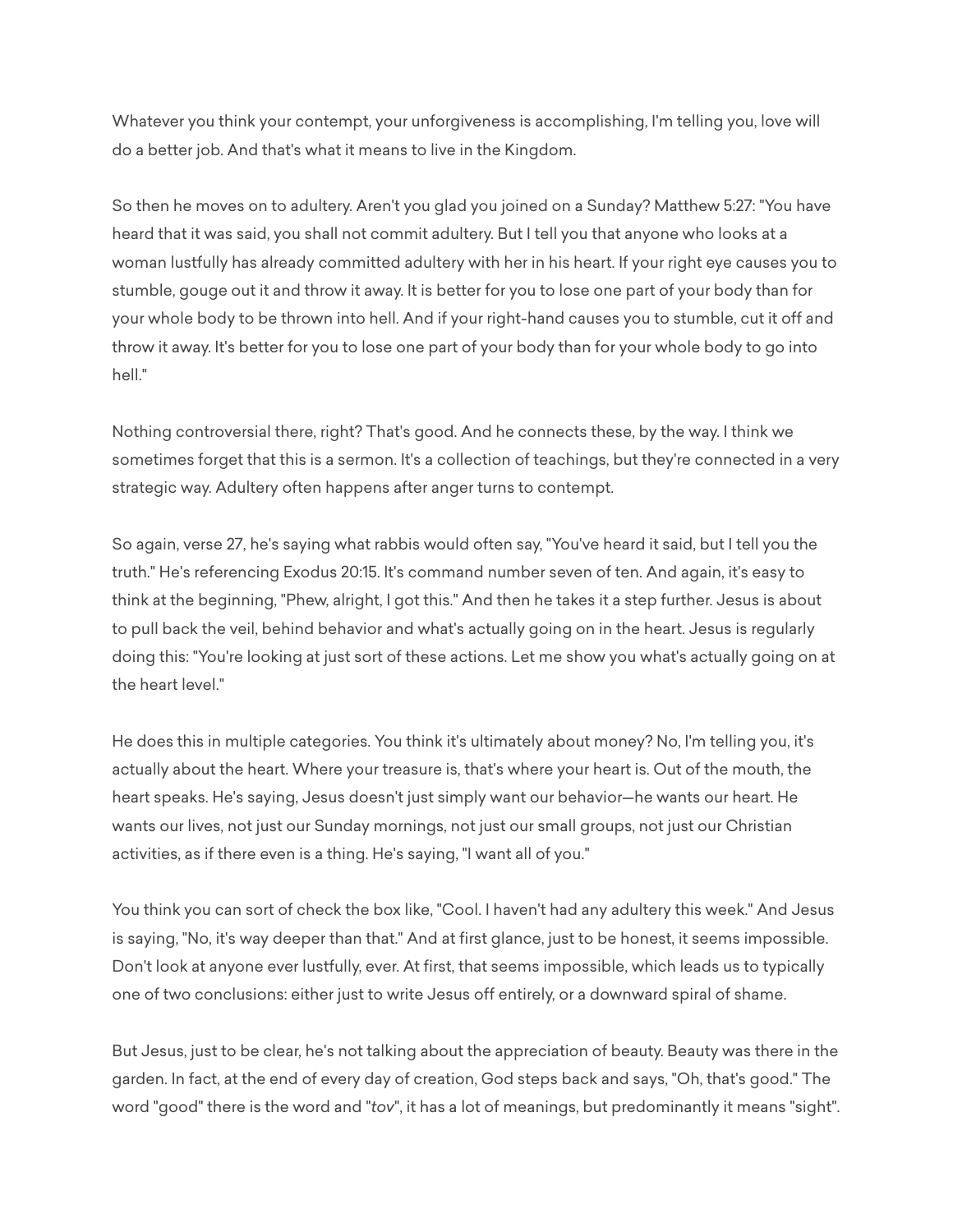It's good to the sight. God, is stepping back from creation, saying, "Oh, that's *tov.* That's *tov*. That's *tov*."

He's also not talking about a momentary flash of desire. It's not sin, it's temptation. There's a neural, biological response. And I would say this: we can't control temptation, but we sure can influence it, can't we? We can't control temptation, but we sure can influence it. Martin Luther once said, "I can't control if the birds fly over my head, but I sure can control whether or not I let them make a nest in my hair."

I can't control if they're going to fly past my head there, but I can control whether or not they make a home in my hair. He's talking about when we gaze at someone to get gratification from their body. Now, I realize this might get uncomfortable in the room for a little bit. Just bear with me.

The word "look" in English is tough. This is always the tough thing with translations, because the word "look" in English means a number of different things, right? "Look" could mean like a glance. It could mean to stare intently. "Look" means a number of different things. Here, it's the Greek word for "gaze", like to look intently.

In fact, the preposition that follows is the word *prose,* and it means "in order to." The ESV translates it as "lustful intent". It's someone who sets out to see someone to fulfill sexual gratification.

This issue is not about beauty. It's not about the human body. In fact, if you're ready for it, go read Song of Songs, by the way. Students, maybe not you. Some of you are like, "Alright, Song of Songs. You got it." It'll make you blush. God has designed the human body and sexuality—it's his idea. It came from him. That's not the issue.

The problem is when we turn people into objects. That's the problem. It's all about that second look. You know what I'm talking about. It's the second look and the third look and the fourth look. Much like anger, it's about objectification. It is dehumanizing the other. And in fact, not only does it dehumanize the other, it also dehumanizes us. We become more animal, the more that we give into it. It doesn't just simply do something to the other person. It begins to do something to us.

This is why the phrase "follow your heart", I think, is terrible advice. Does anyone trust their heart 24/7? I've been invited to speak places, and sometimes I'll say, "What would you like me to speak on?" And they're like, "I don't know, whatever's on your heart." And I'm like, "You do not want that." That is going to be one weird conference. You should give me some guardrails.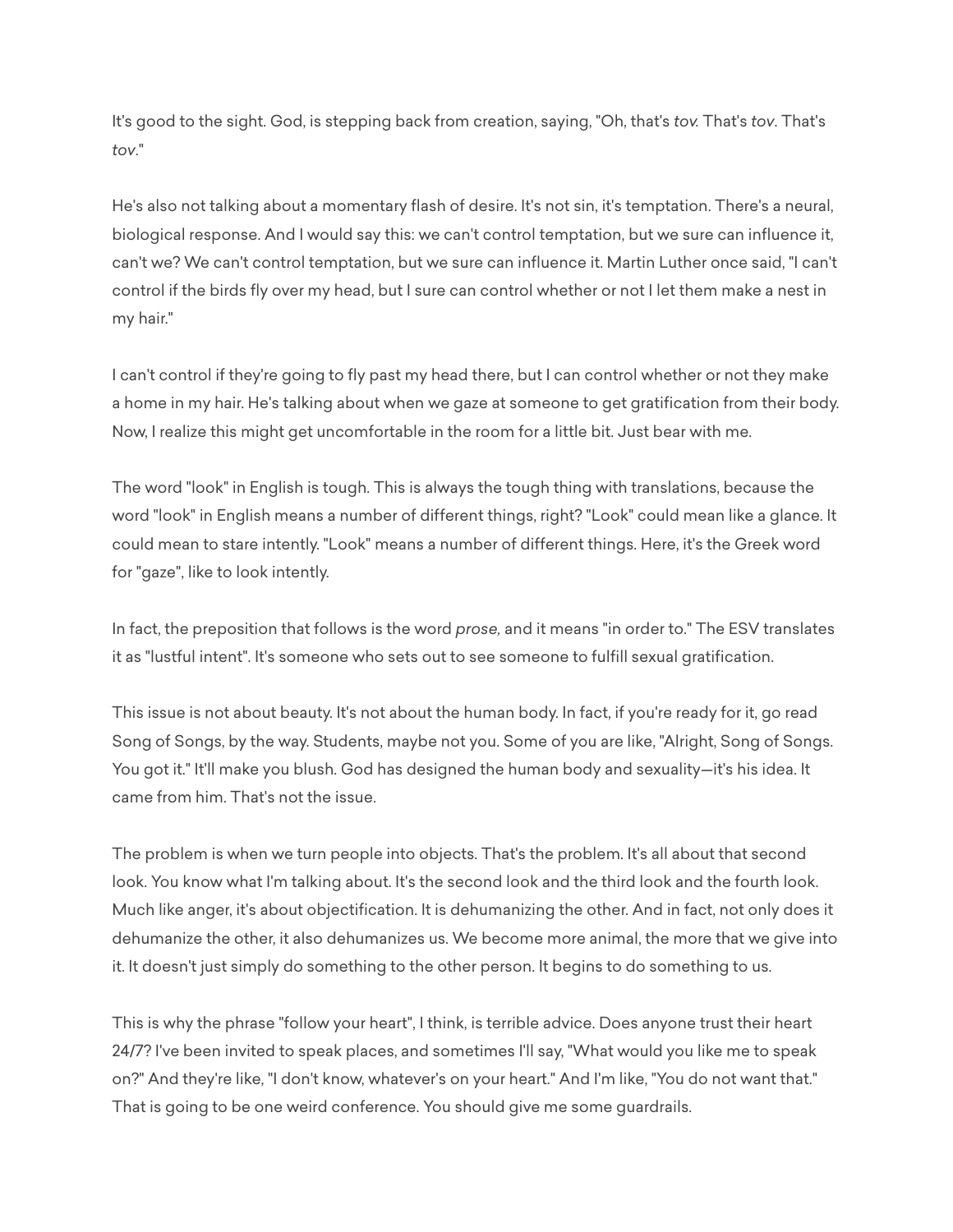The issue is because we're a mixed bag of desires, right? We know this to be true. We're a mixed bag of desires. And Jesus doesn't say, "Hey, manage them." He says to crucify them. So often we teach to do tricks what Jesus says to put to death. Don't let it, like anger, don't let it take root, don't let it fester.

It's deeper than just objectification. It's adultery of the heart, because here's what I know to be true: an affair doesn't just happen in an afternoon. It's never like, "Oh, the barista messed up my coffee and I had a long day at work, and whoops!" No one accidentally has an affair.

It starts way back here with that second look, doesn't it? With the subtle objectification of another, of dehumanizing them in our minds for our gratification. Lust does something to our heart, and we begin to confuse love and lust.

If you've ever been to a wedding, a Christian wedding in particular, I guarantee you've heard the 1 Corinthians 13 passage read—which don't even get me started on what that passage was actually about. That's a series for another time. But it's lovely, it's fine.

But what I find so interesting about love and lust is that they're opposites. And that very first description of love in 1 Corinthians 13 is "Love is patient." Love is patient. Love takes its time. Do you know what I know about lust? Lust is always in a hurry. Always. Lust always wants it now. I need whatever the thing I think will fulfill, I need it now. Lust is always in a hurry.

In fact, you read through 1 Corinthians 13, lust is the opposite of all of those. It's not kind. It's actually very envious. All of the opposites of 1 Corinthians 13—that's what lust is. Love, as we know, is putting the good of another ahead of your own. Lust is the opposite. It's the opposite of the great commandment. "Love the Lord of God with all your heart, soul, mind, and strength. Love your neighbor as yourself." I can't love you if my whole goal and aim is to simply get something from you. It's using a person as an object, a body for your gratification.

Now here's what I want to make sure that we get, because the original command were like, guardrails. It was set in place for a good reason. There's guardrails, and like on the road, guardrails are good for keeping a car from flying off the road, but they'll never teach you how to drive like Mario Andretti. Jesus is saying, "I'm not just interested in keeping you from flying off the freeway," although that's a good start. That's a good start. He wants to do something in our hearts, in our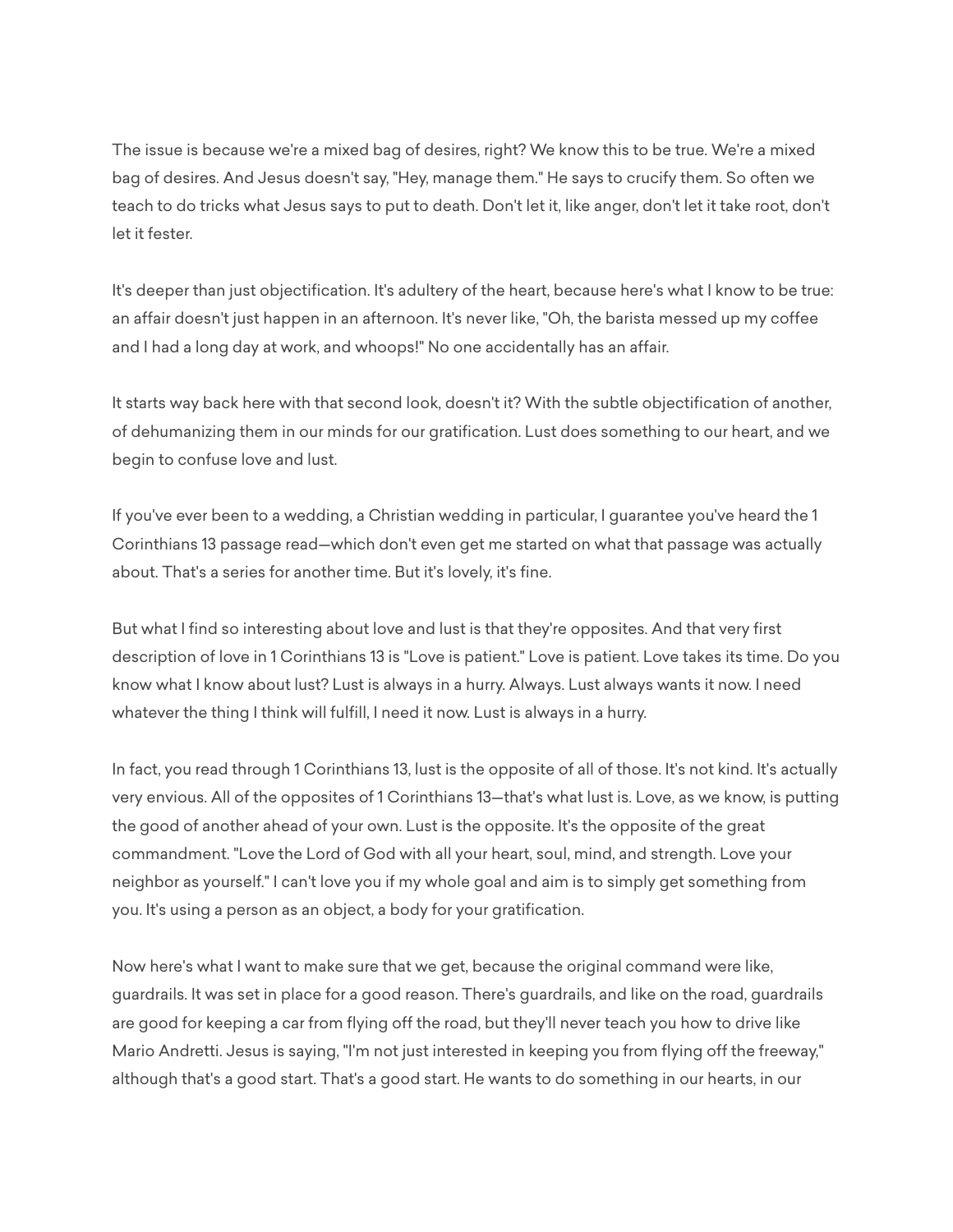character. He's teaching us a new way to be human. He's saying, "The world will tell you this way. People of the Kingdom live differently." They look different.

So then Jesus talks about chopping off body parts, right? Sure, why not? Again, he's being hyperbolic for, I think, shock effect. He's saying, deal with it fiercely. He's not saying, "Oh, boys will be boys. We all struggle now and again." He's saying, "Don't manage it—cut it off." Don't pop an aspirin, take a nap—put it to death.

He's being hyperbolic. We get that, right. He's being hyperbolic, right? If he wasn't, by the way, he's mentioning the wrong body part to be chopping off, so either way, he's... Is that too far? I'm going to get emails for this one, aren't I? Okay, let's move on.

In church history, though, people actually have taken this too seriously. Origen of Alexandria, who was a third-century scholar, actually made himself a eunuch because of this passage. That was his choice. It wasn't until the Council of Nicaea that the church declared that that's not a good practice. Jesus is not suggesting self-mutilation to avoid sin. But what is Jesus driving at? Is he driving at the letter of the law?

I think what Jesus is driving at here is our tendency to line walk. You know what I mean, when it comes to sin? We would never say it out loud, but it's sort of like, "Jesus, how close to the line can I get before it's a problem? How close to sin can I physically be before technically it's an issue?" This is why the writers of the New Testament scriptures talk about fleeing from sin. Run the other direction. Don't even taunt it. Don't walk to the line.

The Pharisees believed that as long as the body was doing what's right, you're good. But Jesus says, "You're whitewashed tombs. Your outside looks all nice and pretty. You're the moral authority in this time and age, but inside you're like rotting carcasses." Jesus is not disinterested in our behavior, but he's interested in a whole lot more. He looks at the heart. Why? Because apart from Jesus, I could chop off every limb and still have my heart far from God. Right?

Maybe in a more modern context, I could behave all the right Christian ways and still have a heart that is bitter and angry and distant from God. Again, he talks about hell. Living this way is hell on Earth. It starts with a second look, and it does something to our hearts. And he's calling us to a new way to be human.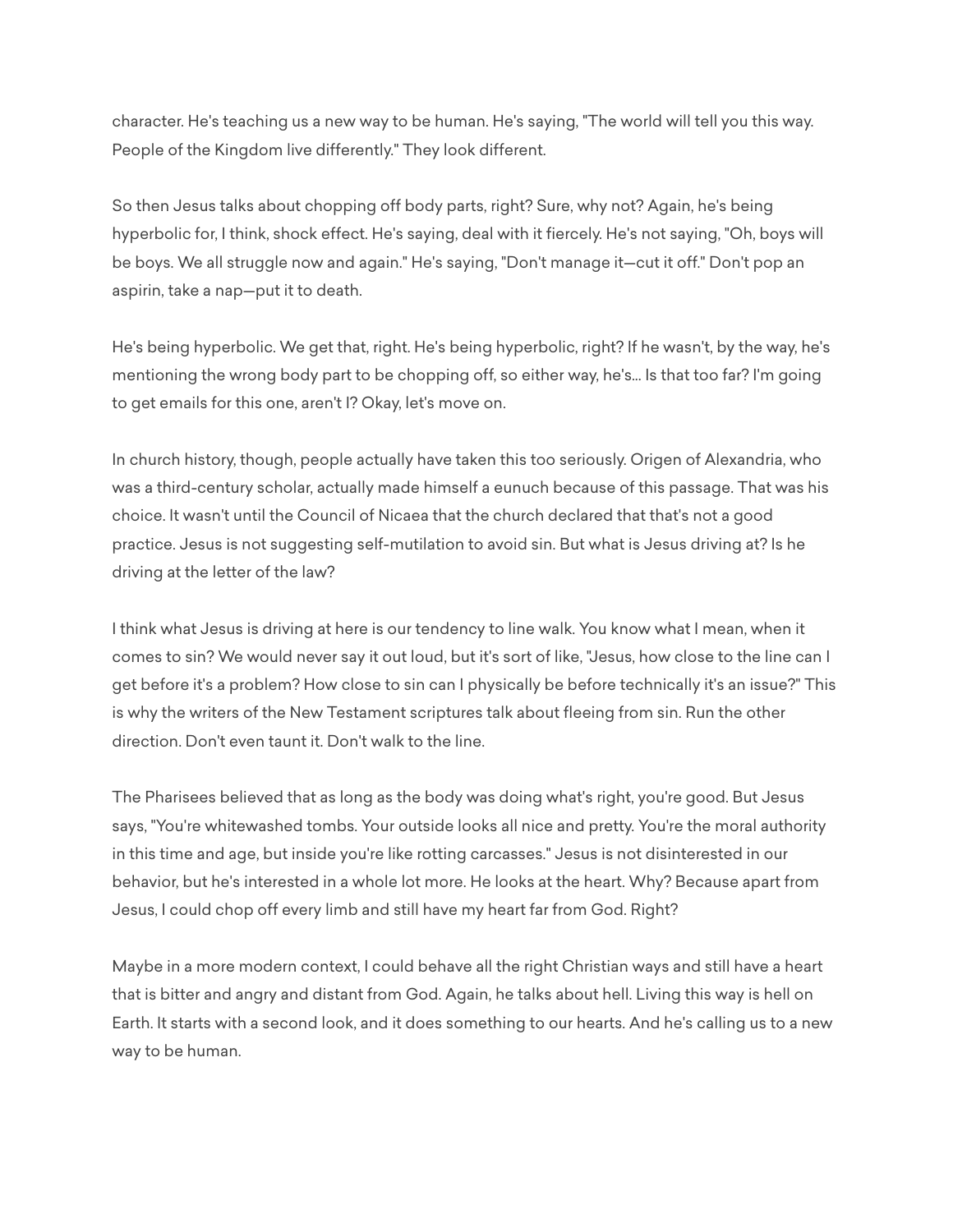And we talked about this a few weeks ago, when it comes to unintentional versus intentional spiritual formation. This isn't just something—it's not just a prayer that you pray. It's going to take teaching and practice and community, all by the power of the Holy Spirit. It is possible.

The look-to-lust trajectory is a habit. It's not the law of gravity. This could mean joining a community group or being honest with the one that you're already in. This could mean joining a Pure Desire group. By the way, I love that we do that here. If you're struggling in this area, I can't encourage you enough to join a Pure Desire group. It will be absolutely transformative. Get people around you, though.

I heard it once said that we are the belated announcement of what we've been thinking about for the past three months. We are the belated announcement of whatever it is we've been consuming. And that includes the people around us. That includes TV and ads and music. What we're reading or not reading. We are all the belated announcement of whatever it is that we're taking in, myself included. He's saying, don't just pay attention to activity, to behavior—look to the heart.

And lust shows up in a number of different ways, by the way. It's wanting something that isn't mine. The Pharisees taught that anything short of physical adultery is fine. Jesus says no. And at the root of both of these is unaddressed anger that has turned to contempt. And we can put aside our anger because God, in Christ, has set aside his.

That's really good news for us today. And one of the best ways, honestly, to keep our soul healthy is worship. And worship isn't just simply the singing of songs, although that's part of it. It's seeing all of life as worship. It's seeing everything I do—it's eating and drinking, it's coffee and it's lunch, and it's commuting to work and it's answering emails and it's doing the dishes, it's playing with my kids, it's date night with my wife—all of that is worship. That's how we keep our soul healthy. And we remember and worship that we love first. Why? Because he first loved us.

If you're here today and you feel jacked up, you're in good company. By the way, if you feel like you're too far gone, that "God could never love someone like me", man, I've been there and you're not alone. But we love, and we live this love not because of how awesome we are or how diligently we've dealt with sin or how moral and upstanding we are. We're able to even be here at all because he first loved us.

He loves us in our brokenness. He loves us in our shame and too much to let us stay there. He loves you exactly as you are and too much to let you stay there. So what would it look like for us to be a